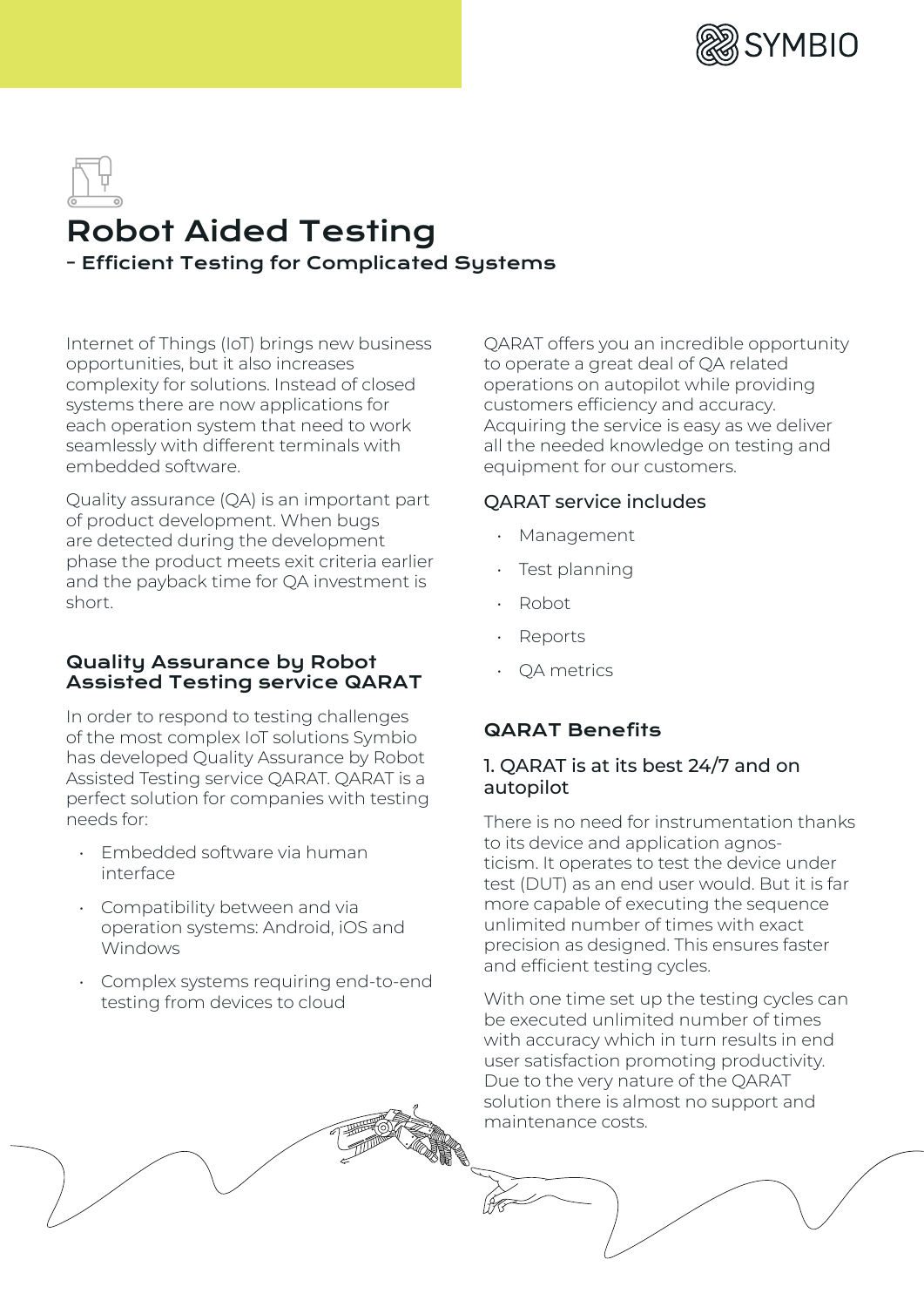

# 2. Non-intrusive method for more precise results

Since the QARAT solution is external to the DUT so the testing is more accurate compared to an instrumented testing system and thus provides far more trustworthy results. It also operates following the non-intrusive black box testing methods so there is no risk of issues brought in by compromised security during testing.

## 3. Multi-device testing with improved consistency

A QARAT solution is capable of interacting with multiple devices in the same testing environment and thus saves resources while making efficient use of them. Furthermore, each step in the testing process can be fine-tuned, tracked and recorded to get the best possible analysis of the results unlike a manual testing setup where environmental factors may highly influence a human being and finally the outcome of the tests.

#### Customer Case: Need for precise testing results for sensor product

One of our customers opted in to benefit from QARAT service. This customer specializes in measurements and monitoring promoting sustainable development while ensuring environmental safety for demanding municipal and industrial sites. The tested product is an alarm solution for sensors inside a tank monitoring remotely a liquid level. Company enjoys providing the end customer software products with great reliability and usability while without skimping on performance.

QARAT system makes a new firmware distribution as easy as pushing a button on the continuous delivery system. This also allows for our client to be on time with their releases, be it a hot fix or a new release.

Before a firmware is distributed to the desired end points the software product goes through a set of automated checks and gates ensuring important data collection, bug reporting, verification and machine learning to facilitate further software development and enhancements.